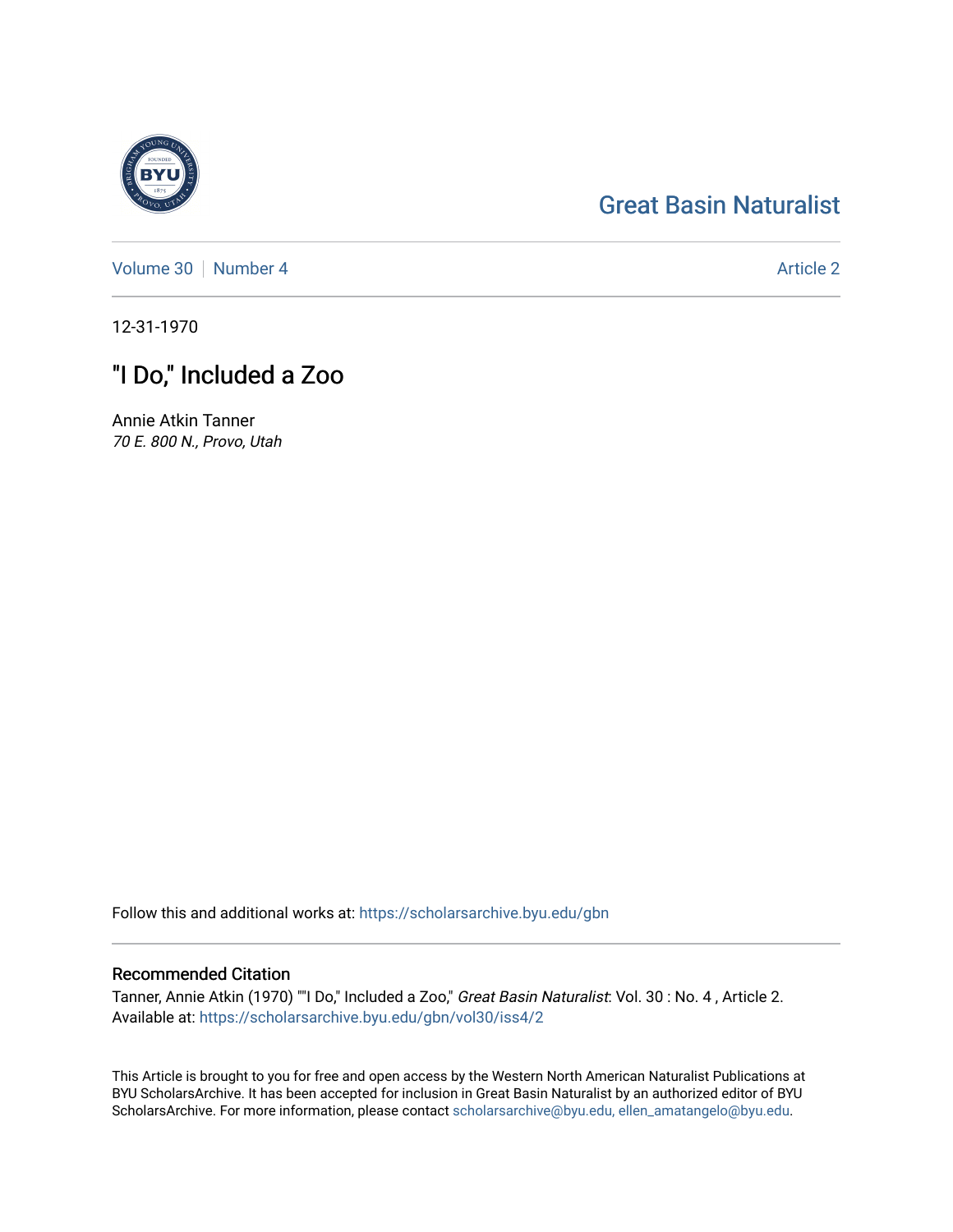## Annie Atkin Tanner<sup>1</sup>

<sup>I</sup> married a zoologist, and the honeymoon had scarcely waned when I began to realize that I held only second place in my husband's interest—second place to every creeping, crawling, living thing.

His first love was <sup>a</sup> new species, be it a weevil, <sup>a</sup> reptile, <sup>a</sup> fish, or a bird. At first it was hard to believe that <sup>I</sup> was not essential to his happiness as <sup>I</sup> had so egotistically thought. Nothing was so important in his life as an infinitesimal insect, new to his collection. My only consolation was his jubilant smile and enthusiastic con-

versation when, after many weeks, he received <sup>a</sup> letter from the Smithsonian Institution or the California Academy of Sciences, say ing that <sup>a</sup> microscopic beetle he had sent them was <sup>a</sup> new species that would be named *tanneri* after him. This seemed prophetically significant. He gave me his name, but he also gave it to an insect.

Two years of married life added <sup>a</sup> Model T and <sup>a</sup> baby girl to our collection. My husband was <sup>a</sup> little disappointed when Carol defied the Mendelian law and had dark hair instead of sandy like his; there was also some sorrow that she wasn't a new collector. Despite this, defeat in a zoologist is never admitted, at regular inter vals we added number two, three, and four girls before our only son was bom.

It was when this son was very young that we knew he would never be a zoologist. Our local church was having a carnival and they asked our children to exhibit our snake collection as an attraction; and so the family reptiles were taken to the carnival.

The exciting moment came when the children were ready to go on the stage. Marilyn had a blow snake and a red-racer wrapped around her neck; Carmela's two black king snakes were wriggling rebelliously in her hand; and our son held a grass snake by the head.

The little girls performed like troupers, but just as four-year-old Jordan held up his snake for the audience to see, the perverse creature wound itself around his arm. With instinctive fear, he pulled the snake from his arm and threw it far across the stage into the wings, where it was retrieved by his chagrined father.

From that day on, my husband often looked at Jordan and then reproachfully at me and concluded, "I am convinced that environment in the home is a more powerful force than heredity." It was a subject we didn't mention, but both of us knew our son would never be a scientist.

As far as the family was concerned, the car we had saved money to buy was only <sup>a</sup> means of getting to <sup>a</sup> new place to collect. Our

<sup>&#</sup>x27;Mrs. Vasco M. Tanner, 70 East 800 North, Provo, Utah.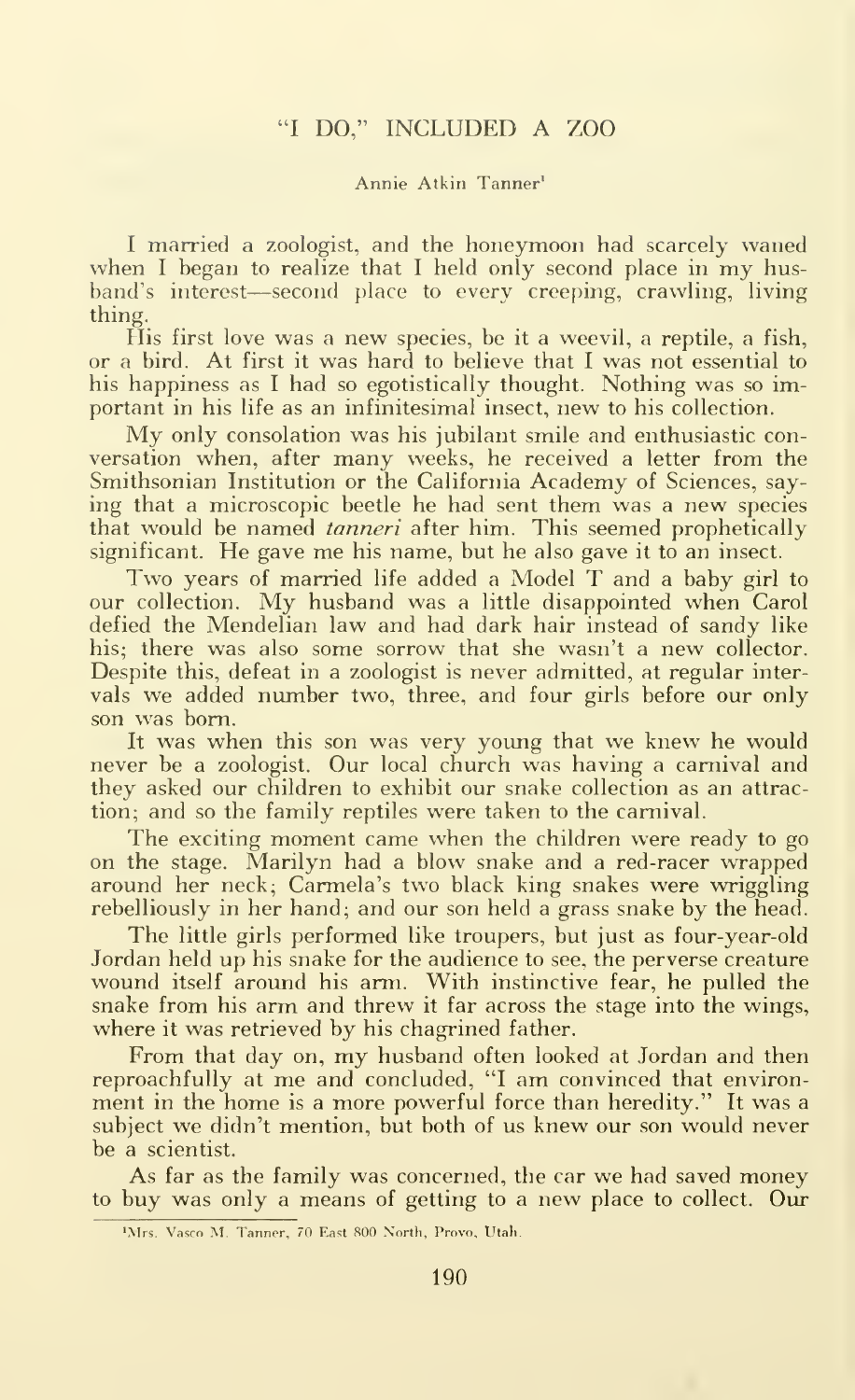trips were always to the desert, the sand-dunes, or the brush land. There was not time in the zoologist's life for the canyons or the lakes.

On arriving at our destination, out from the trunk of the car came the cyanide collecting bottles, and the insect nets. Singing happily, my husband disappeared into the vastness of the desert.

The children hunted rocks or played hide-and-seek, but the day grew hot and the water in the canvas bag became sickly warm by noon—so warm that we could go without a drink rather than swallow this canvas-flavored liquid.

In midafternoon the mosquitoes came, not in polite groups of a few hundred, but in plague-like multitudes. They swarmed over us, and my worries began, for no longer to me was the mosquito just <sup>a</sup> pest; he was the carrier of deadly ma-



Annie Atkin Tanner

laria. <sup>I</sup> tried to watch each one that flew on the children to see if there were spots on its wings, for this <sup>I</sup> now had learned was the dreaded Anopheles—the female that transmitted malaria.

Just as dusk came on and <sup>I</sup> was worn out with fighting what <sup>I</sup> thought was my last fight with malaria, my husband returned to the car with the smile of a conqueror on his face.

We all gathered around him, while he showed us the success of his day's work. Carefully, with small tweezers, he took from the small gas chambers of the cyanide jars, a green tiger beetle, a red and black beetle, and <sup>a</sup> mourning-cloak butterfly. A large bottle filled with formaldehyde was the repository of a lizard, a rattlesnake or, perhaps a lowly centipede.

After we had admired and shuddered at these creatures of the desert, they were carefully stored away and the work of getting ready for the night began.

The children gladly ran to hunt rocks to anchor the tent poles; <sup>I</sup> bathed the baby in a pint of water in a tin washbasin and then came the process of cooking supper over a campfire. The children loved this part of the day; they lighted sticks in the fire and enjoyed the smoke-flavored hamburgers and fried potatoes. My joy came when they were peacefully sleeping, each in his own cot, with cool night breezes to refresh their tired little bodies. When this time came, <sup>I</sup> stretched out on my hard bed and breathed the fresh, cool air in quiet content. My contentment was short-lived, for soon my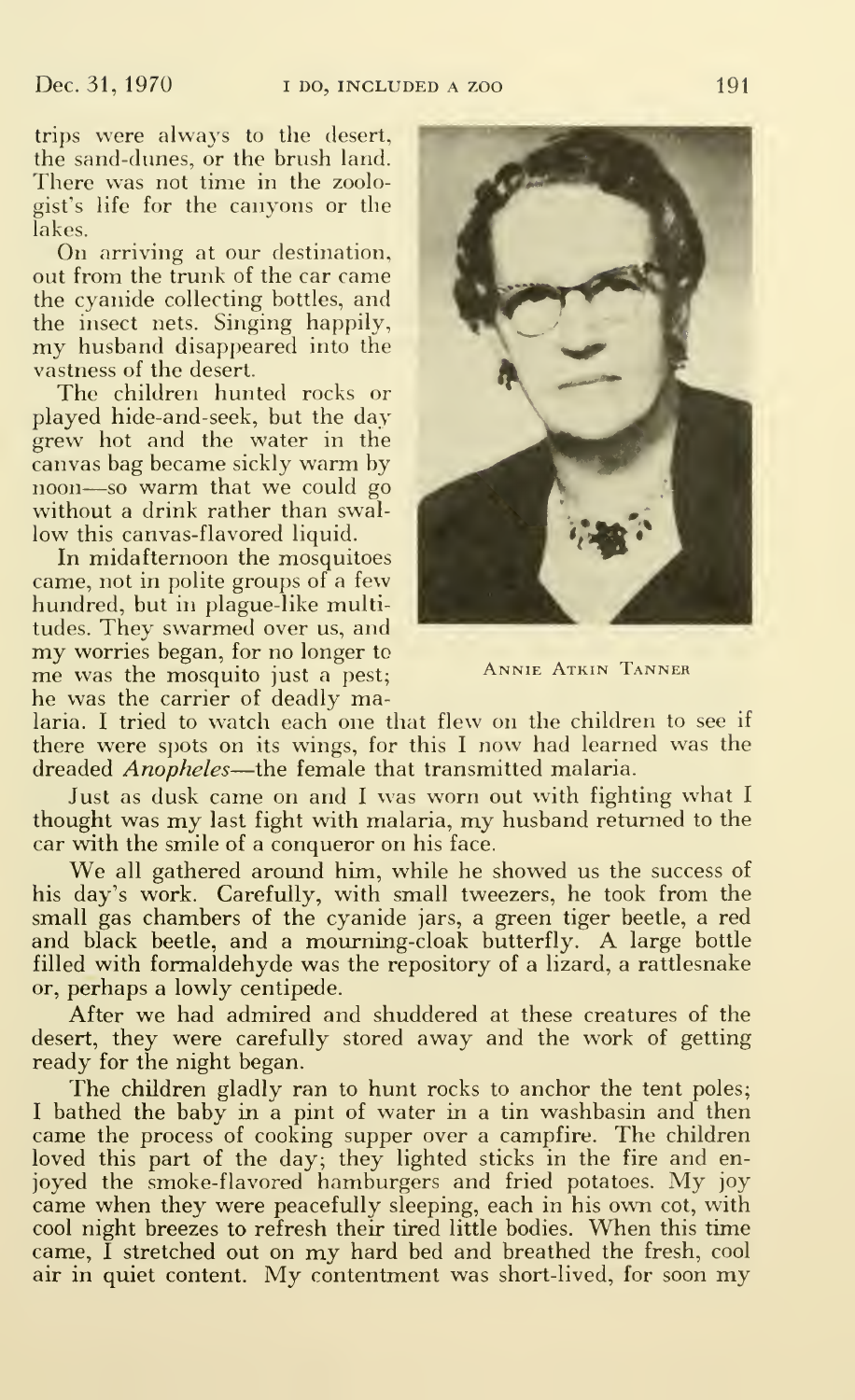zoologist had a card table up, all his bottles out, and his net leaning hopefully against the table. The car lights were turned on and then the desert became the gathering place for all the night insects. They came from far and near, attracted to their death by the bright lights. These insects, some of them, crawled on our faces, under our arms, and beneath the covers. They had <sup>a</sup> concert, bass beetles and mosquito tenors, and <sup>a</sup> deadly hum made the night hideous. <sup>I</sup> covered my head and the children restlessly hit at the bugs.

When <sup>I</sup> had come out from the covers for air, <sup>I</sup> pleaded with the entomologist to please turn out the lights, but he was so fascinated with his happy hunting ground that my entreaties were literally wasted on the desert air.

The exciting beauty of the early morning made us forget the invasion of the night before, and soon we were traveling the long, smooth miles toward home. The children and <sup>I</sup> were given instructions to watch the road carefully and report immediately if a snake should cross in front of the car. Suddenly one of the girls would scream, "Daddy, there goes a blow-snake," or "There goes a rattlesnake."

With a groaning of brakes and a heaving jerk, the car settled down and out jumped the collector. With <sup>a</sup> forked stick in one hand and <sup>a</sup> burlap sack in the other, the battle began. The children cried in fear that the snake might bite their father; I sat in grim wonderment, wishing that <sup>a</sup> snake had never been created. When this evil creature of Eve's downfall had been securely tied in the sack and placed between the two seats of the car below the children's feet, my husband settled down contentedly in the front seat. All the rest of the way home, we either listened to the hissing of one snake or the ominous rattle of another. <sup>I</sup> sat in uneasy fear lest one would escape and bite the children, who kept their feet on the seat all the way home.

One rainy night, on <sup>a</sup> vacation trip to the Grand Canyon, we had pitched our tent in the Kaibab Forest. All the family were asleep, but <sup>I</sup> couldn't close my eyes as <sup>I</sup> listened to the strange night sounds around me. The moaning of the wind in the pine trees, sil houetted against a lightning-splashed sky; the drip-dropping of the rain running off the tent and hitting on a tin can; the indescribable sound of some strange wild animal in terrible torment, made sleep impossible.

<sup>I</sup> sat up in bed; my throat tightened with fear as <sup>I</sup> looked at the burnt-orange coals of our camp fire. Around it were ten or more grotesque monsters with flat, fantastic heads and bodies like prehistoric lizards. <sup>I</sup> screamed, and my husband, who was snoring in his cot, jumped up and angrily asked, "What on earth is the matter?" <sup>I</sup> pointed to the fire and weakly asked, "What are those awful creatures?"

He began to laugh and calmly answered, "Why, those are harmless salamanders; they have come in out of the rain to get warm. Now will you please go to sleep?"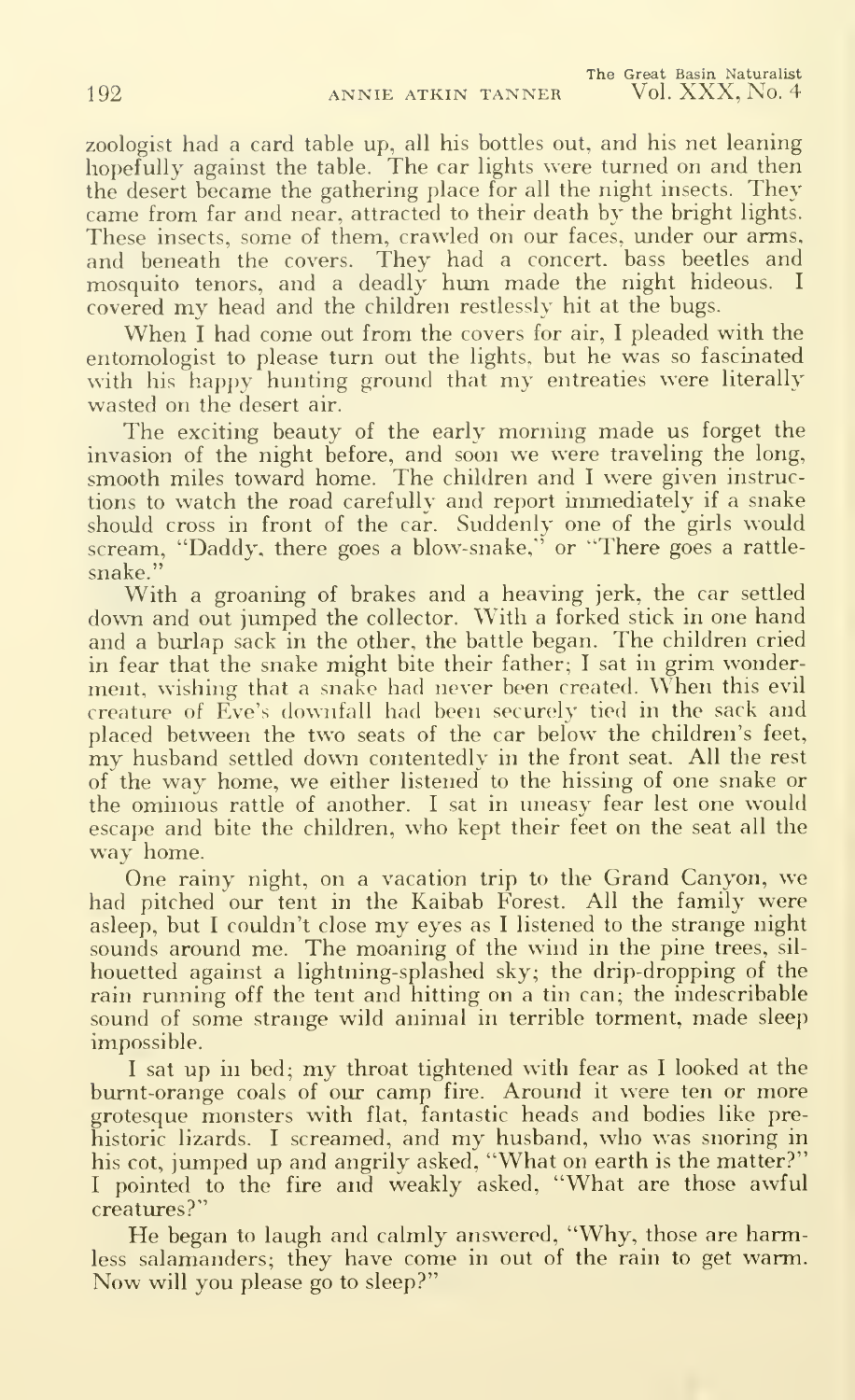When I was sure our amphibian visitors meant no harm, my heartbeats slowed down, but soon I again heard that unearthly cry in the forest. <sup>I</sup> barely whispered, "Is that a mountain lion?"

"It is only <sup>a</sup> friendly hoot-owl. Will you let me have <sup>a</sup> little sleep before morning?" This was the comforting answer from the man in the nearby cot. We all enjoyed Bright Angel Point in the canyon, but we spent

most of our two days' vacation turning over the water-soaked logs and muddy rocks to look for the elusive beetle that was found only in this forest. The vacation, wet as it was, was considered a real success when we found one beetle new to western America.

We returned home dry and safe. <sup>I</sup> was glad the vacation was over; no more monsters, no more hoot-owls, no sand, no rain, and home meant clean white sheets and <sup>a</sup> warm bath. But all was not at peace at home; on the front doorstep was a wire cage with a rattlesnake shaking its rattles at us as we stepped near the cage. On the other side of the step was a shoebox with small holes punched in the lid. The girls were delighted when they opened the box, for there was a "beautiful, green grass snake." Marilyn, with the face of a young angel, took the snake fondly in her hands and smiled sweetly as the cold-blooded thing wriggled up her arm and coiled itself around her throat.

As <sup>I</sup> looked at her all <sup>I</sup> could think was, "Did <sup>I</sup> raise my child to be a snake charmer?"

In a few minutes the snake dropped to the floor of the living room and slithered itself under the davenport. <sup>I</sup> ran for the broom, but by the time I returned the snake had disappeared.

This was the "skeleton in our closet." For many months we searched our beds each night; and everyday <sup>I</sup> expected to see its lidless green eyes peer out at me from some dark corner. We never saw it again.

One day in September <sup>a</sup> neighbor's child was playing with a brown water snake, which slipped out of his hands and made good its escape.

From that day until the snow fell, that snake was always present. If <sup>I</sup> hung out the family wash, he peeked at me from behind <sup>a</sup> box or from a sheet on the line; so winter came that year with a real welcome.

Every year little boys and men bring huge, hairy, black ta rantulas in bottles and <sup>I</sup> have to look at them until they are taken to the laboratory. Each spring frogs die in my fruit bottles; and summer finds turtles pastured on the back lawn. They always stretch their long, wrinkled necks to reach a dry leaf; <sup>I</sup> think they must have a nostalgic longing for the desert and have no appetite for grass.

Often at night <sup>I</sup> think of the low, black hills of my home town in southern Utah. On the slick, lava rocks of those hills, there was one huge boulder <sup>I</sup> called my rock of inspiration. From its solid foundation, <sup>I</sup> learned Lincoln's Gettysburg Address and "The Man without a Country." My high school friend and I always sat on it